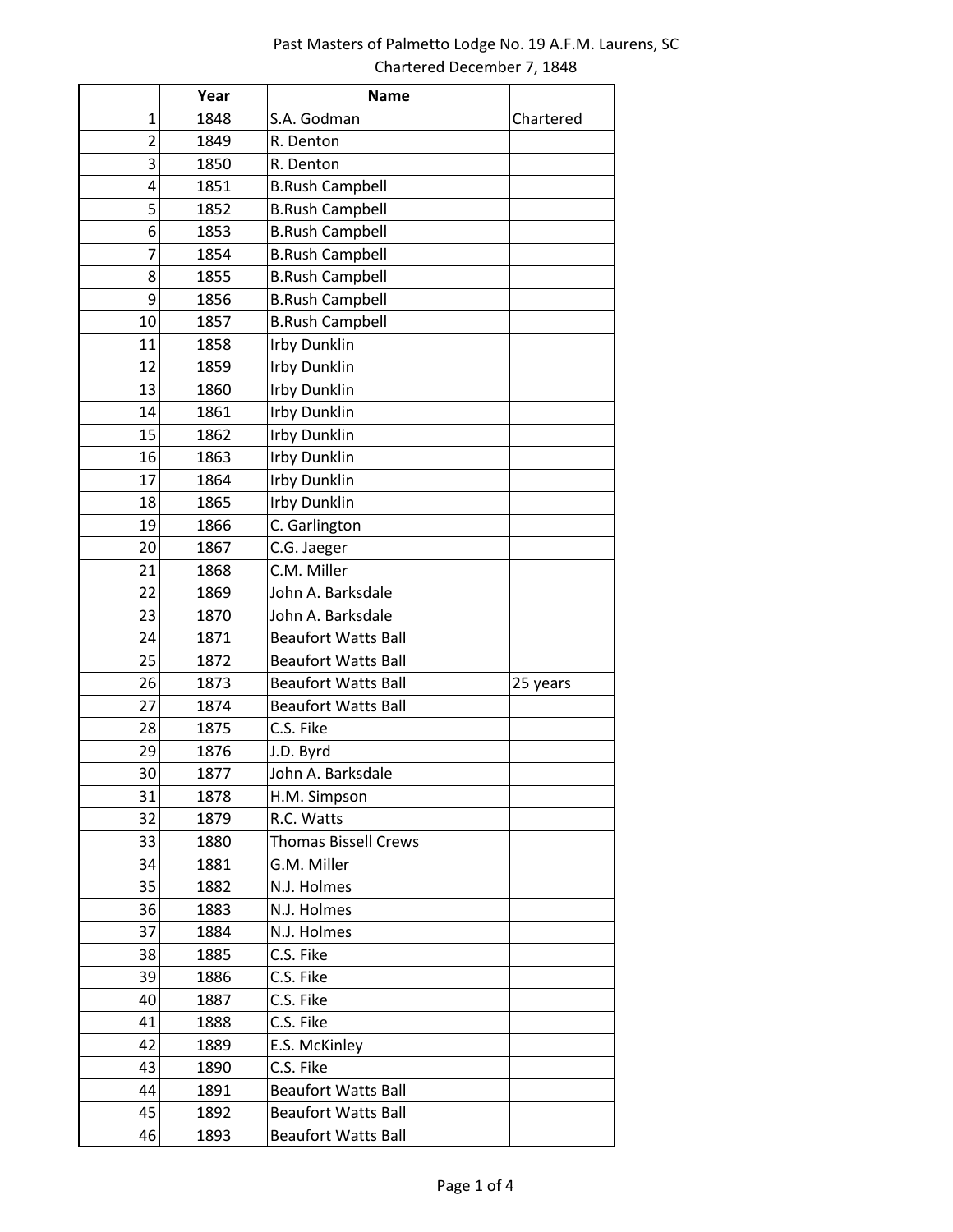## Past Masters of Palmetto Lodge No. 19 A.F.M. Laurens, SC Chartered December 7, 1848

| 47 | 1894 | <b>Beaufort Watts Ball</b> |          |
|----|------|----------------------------|----------|
| 48 | 1895 | L.G. Ball                  |          |
| 49 | 1896 | John A. Barksdale          |          |
| 50 | 1897 | John A. Barksdale          |          |
| 51 | 1898 | John A. Barksdale          | 50 years |
| 52 | 1899 | John A. Barksdale          |          |
| 53 | 1900 | John A. Barksdale          |          |
| 54 | 1901 | C.H. Roper                 |          |
| 55 | 1902 | C.H. Roper                 |          |
| 56 | 1903 | C.H. Roper                 |          |
| 57 | 1904 | R.E. Babb                  |          |
| 58 | 1905 | R.E. Babb                  |          |
| 59 | 1906 | M.L. Nash                  |          |
| 60 | 1907 | M.L. Nash                  |          |
| 61 | 1908 | R.E. Babb                  |          |
| 62 | 1909 | T. L. Monroe               |          |
| 63 | 1910 | T. L. Monroe               |          |
| 64 | 1911 | George L. Pitts            |          |
| 65 | 1912 | E. O. Anderson             |          |
| 66 | 1913 | E. O. Anderson             |          |
| 67 | 1914 | Clyde T. Franks            |          |
| 68 | 1915 | Clyde T. Franks            |          |
| 69 | 1916 | Thomas I. Swygert          |          |
| 70 | 1917 | Thomas I. Swygert          |          |
| 71 | 1918 | Robert R. Nickels          |          |
| 72 | 1919 | Robert R. Nickels          |          |
| 73 | 1920 | Lawerence G. Roff          |          |
| 74 | 1921 | Lawerence G. Roff          |          |
| 75 | 1922 | M. L. Smith                |          |
| 76 | 1923 | L. R. Gray                 | 75 years |
| 77 | 1924 | L. R. Gray                 |          |
| 78 | 1925 | S. Boyd Sexton             |          |
| 79 | 1926 | S. Boyd Sexton             |          |
| 80 | 1927 | S. C. Wood                 |          |
| 81 | 1928 | J. R. Murff                |          |
| 82 | 1929 | J. R. Murff                |          |
| 83 | 1930 | C. C. Roberts              |          |
| 84 | 1931 | E. B. Proctor              |          |
| 85 | 1932 | A. D. Putnam               |          |
| 86 | 1933 | A. D. Putnam               |          |
| 87 | 1934 | C. H. Hellams, Sr.         |          |
| 88 | 1935 | C. H. Hellams, Sr.         |          |
| 89 | 1936 | Charles F. Brooks          |          |
| 90 | 1937 | E. D. Proctor              |          |
| 91 | 1938 | A. D. Putnam               |          |
| 92 | 1939 | A. D. Putnam               |          |
| 93 | 1940 | A. D. Putnam               |          |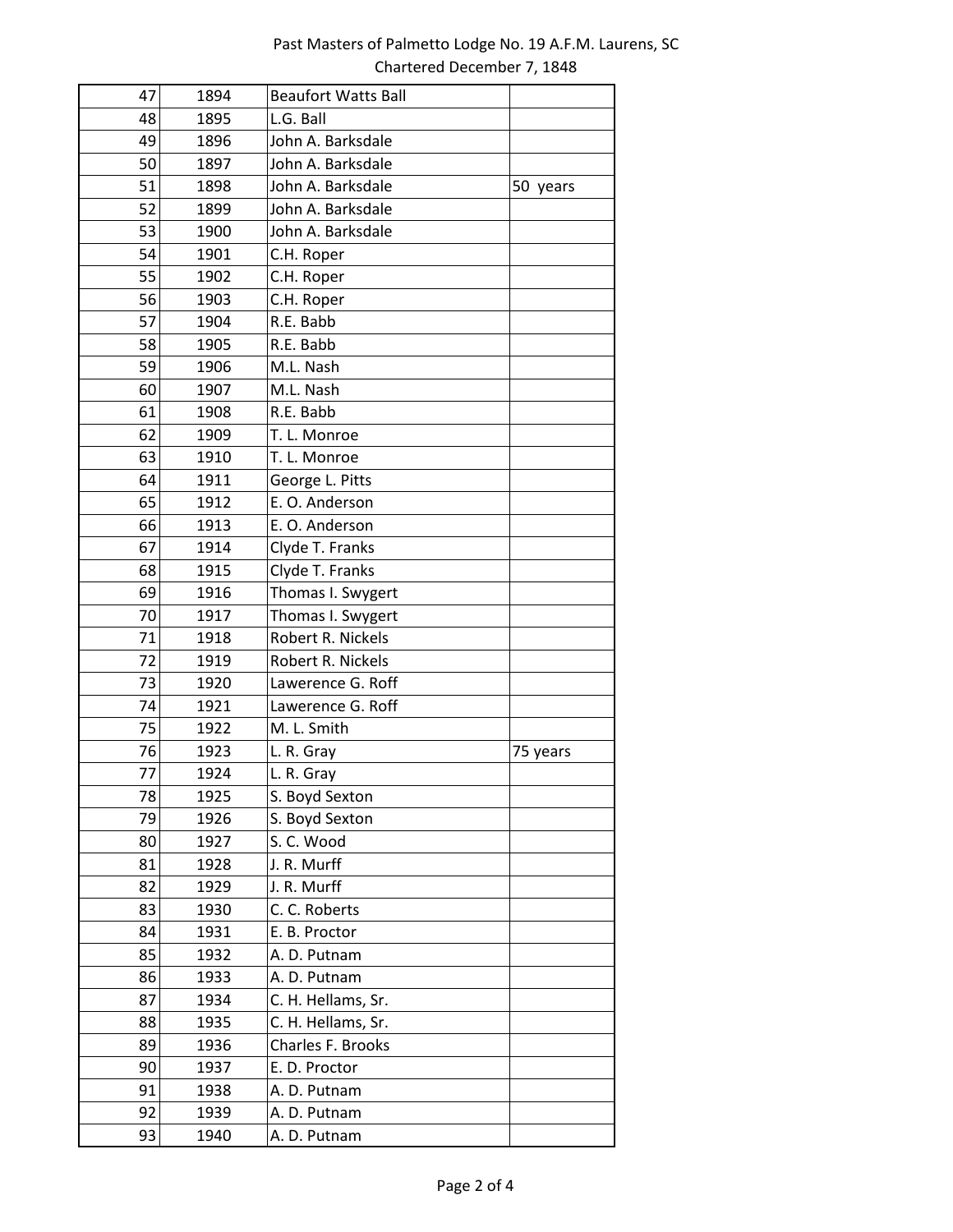| 94  | 1941 | A. F. Dennis                |           |
|-----|------|-----------------------------|-----------|
| 95  | 1942 | A. F. Dennis                |           |
| 96  | 1943 | V. P. Rutledge              |           |
| 97  | 1944 | V. P. Rutledge              |           |
| 98  | 1945 | R. E. Chumley               |           |
| 99  | 1946 | R. E. Chumley               |           |
| 100 | 1947 | A. P. Walker                |           |
| 101 | 1948 | Everett A. Medlock          | 100 years |
| 102 | 1949 | James W. Hamilton           |           |
| 103 | 1950 | William W. Hudgens          |           |
| 104 | 1951 | William W. Hudgens          |           |
| 105 | 1952 | Joe B. Kirby, Jr.           |           |
| 106 | 1953 | Joe B. Medlock              |           |
| 107 | 1954 | George B. Sheppard          |           |
| 108 | 1955 | Dewey L. Prince             |           |
| 109 | 1956 | Coleman Frampton Smoak, Sr. |           |
| 110 | 1957 | Ralph McArial Burns, Jr.    |           |
| 111 | 1958 | Clarance L. Smith           |           |
| 112 | 1959 | Earl L. Lynch               |           |
| 113 | 1960 | Samuel Rutledge             |           |
| 114 | 1961 | James C. Brownlee           |           |
| 115 | 1962 | Ralph Skinner               |           |
| 116 | 1963 | Edward M. Corley            |           |
| 117 | 1964 | James C. Lynch              |           |
| 118 | 1965 | William A. Bramlette        |           |
| 119 | 1966 | W. Cecil Garrett            |           |
| 120 | 1967 | Thomas W. Campbell          |           |
| 121 | 1968 | Marion L. Armstrong         |           |
| 122 | 1969 | James S. Rogers             |           |
| 123 | 1970 | James R. Burts              |           |
| 124 | 1971 | Fred D. Davis               |           |
| 125 | 1972 | Thomas Vincent Reames, Sr.  |           |
| 126 | 1973 | Billie R. Henderson         | 125 years |
| 127 | 1974 | Billie W. Henderson         |           |
| 128 | 1975 | Bobby L. Vaughn             |           |
| 129 | 1976 | <b>William Buford Noffz</b> |           |
| 130 | 1977 | William R. Fowler           |           |
| 131 | 1978 | William D. Stroble          |           |
| 132 | 1979 | Johnnie Leland Bolt         |           |
| 133 | 1980 | Ridgeway Butler Satterfield |           |
| 134 | 1981 | Jarvis Alton Davis, Jr.     |           |
| 135 | 1982 | Coleman Frampton Smoak, Jr. |           |
| 136 | 1983 | Troy M. Meadows             |           |
| 137 | 1984 | Judson M. Terrell, Jr.      |           |
| 138 | 1985 | Robert D. Neese, Jr.        |           |
| 139 | 1986 | Robert W. Buhrmaster        |           |
| 140 | 1987 | Joel Aaron Blackwell        |           |